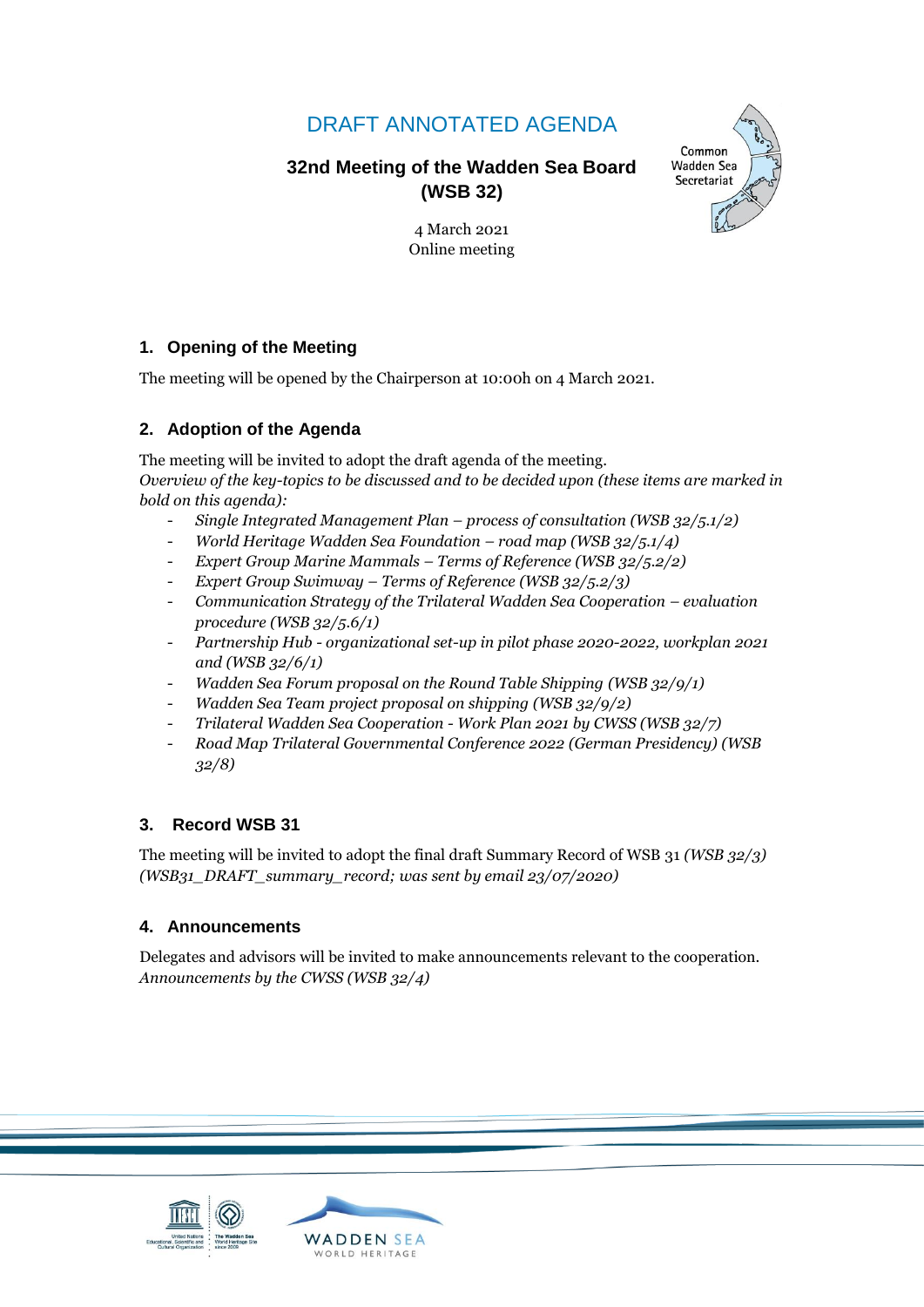# **5. Implementation Leeuwarden Declaration**

The meeting will be invited to discuss progress in the implementation of the Leeuwarden Declaration. In conjunction with the sub-items below, the meeting will be invited to take note of and discuss progress of the respective Task Groups.

## 5.1 Wadden Sea World Heritage

- *Progress report of the Task-Group World Heritage (WSB 32/5.1/1),*
- *Progress report of the Single Integrated Management Plan (WSB 32/5.1/2) Meeting is invited to endorse this draft version of the SIMP document as the basis for the phase "working with site managers", including the vision and purpose, and the road map proposal for 2021-2022. Meeting is invited to agree on the periodicity proposal of reviewing the SIMP.*
- *Progress report of the Interreg PROWAD LINK project (WSB 32/5.1/3)*
- *Progress report of the Ad hoc Working Group Wadden Sea World Heritage Foundation (WG WHF) (WSB 32/5.1/4)*
	- *Meeting is invited to adopt the road map for the establishment of a WHF*
- *Report on Evaluation & Needs Assessment of the Sustainable Tourism Strategy Action Plan by Network Group Sustainable Tourism (WSB 32/5.1/5)*

## 5.2 Nature conservation and integrated ecosystem management

- *Progress report of the Task Group Management (WSB 32/5.2/1)*
- *Expert Group Marine Mammals – Terms of Reference (WSB 32/5.2/2)* 
	- *Meeting is invited to adopt the Terms of Reference for the Expert Group Marine Mammals (EG-MM) The chair of the EG-MM, prof dr Ursula Siebert will introduce the topic on Marine Mammals*
- *Expert Group Swimway – Terms of Reference (WSB 32/5.2/3) Meeting is invited to adopt the Terms of Reference for the Expert-Group Swimway (EG-Swimway)*
- *Swimway policy statement (WSB 32/5.2/4)*
- *Marine litter inventory and note (WSB 32/5.2/5)*
- 5.3 Climate
	- *Progress report of the EG-Climate a.o. on the Climate Vulnerability Index (CVI) (WSB 32/5.3)*
- 5.4 Trilateral monitoring and assessment program
	- *Progress report of the Task Group Monitoring and Assesment, including progress in Quality Status Report development. (WSB 32/5.4)*
- 5.5 Science cooperation
	- *Progress report of the Trilateral Programming Committee on Wadden Sea Research*. (WSB 32/5.5)
- 5.6 Communication and education
	- *Internal evaluation report on the communication strategy by CWSS. (WSB32/5.6/1)*

## *Meeting is invited to adopt the proposal to proceed with an external evaluation*

- *Report on the media review 2020 by the CWSS. (WSB 32/5.6/2)*